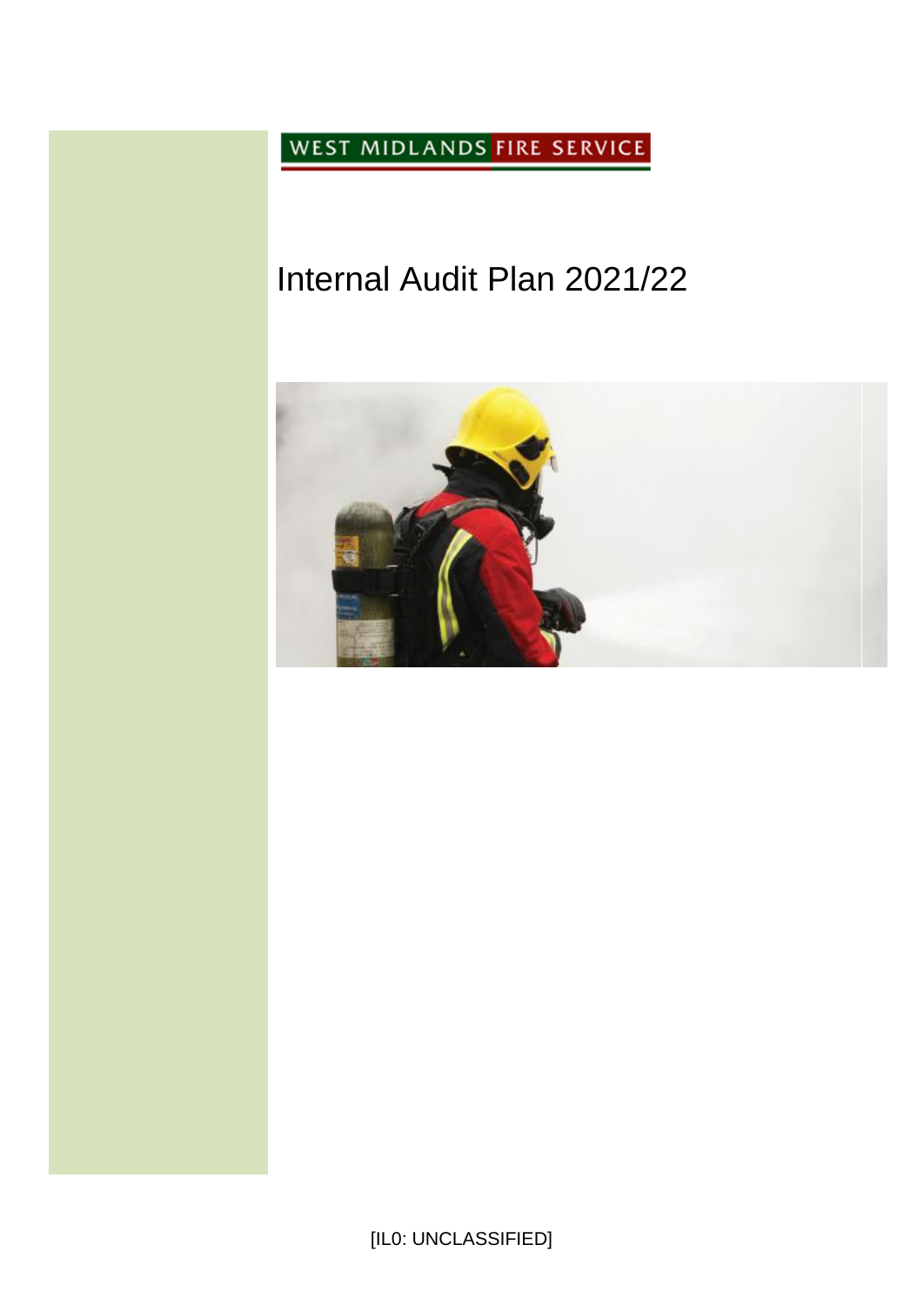|                | <b>Table of Contents</b>                                                | Page           |
|----------------|-------------------------------------------------------------------------|----------------|
|                | A quick guide to the audit planning process                             | 1              |
|                | A glossary of terms                                                     | $\overline{2}$ |
| $\mathbf 1$    | Introduction                                                            | $\overline{4}$ |
| $\overline{2}$ | Assessing the effectiveness of risk management and<br>governance        | $\overline{4}$ |
| 3              | Assessing the effectiveness of the system of control                    | $\overline{4}$ |
| $\overline{4}$ | Assessment of assurance need methodology                                | 5              |
| 5              | The assessment of internal audit assurance needs                        | 5              |
| 6              | Developing an internal audit plan                                       | 8              |
| $\overline{7}$ | Considerations required of the Audit Committee and Senior<br>Management | 8              |
| 8              | Information to support the internal audit plan                          | 9              |
| 9              | Annual internal audit plan for 2021/22                                  | 10             |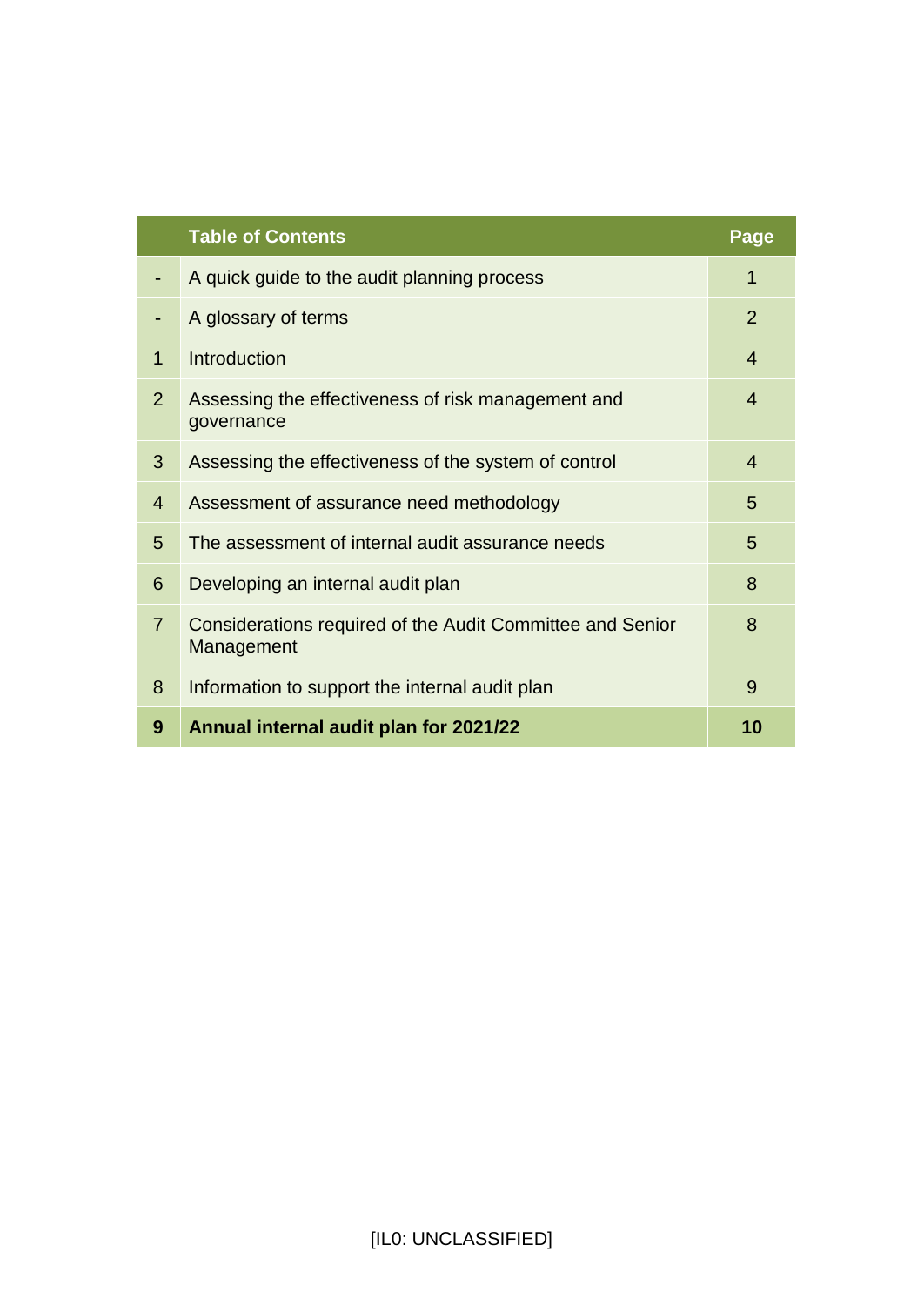## A quick guide to the audit planning process

#### **Step 1 – audit universe/auditable areas and the Authority's objectives**

Identify the audit universe (i.e. a list of areas that may require auditing) using a variety of methods:

- Areas of risk identified by the Authority as having the potential to impact upon its ability to deliver its objectives and its statutory responsibilities, captured through a strategic risk register.
- Mandatory areas, such as the key financial systems work we do to, where appropriate, support the work of the external auditors, grant claim certification etc.
- Areas where we use auditor's knowledge, management requests and past experience etc.

 **▼**

#### **Step 2 – ranking**

Score each auditable area as high, medium or low risk using the CIPFA scoring methodology: materiality/business impact/audit experience/risk/potential for fraud.

 **▼**

#### **Step 3 – the 2021/22 audit plan**

Identify the areas where assurance will be provided in 2021/22. High risk areas will generally be audited annually, while medium risks may be visited once in a three-year cycle. A watching brief will remain on the low risks.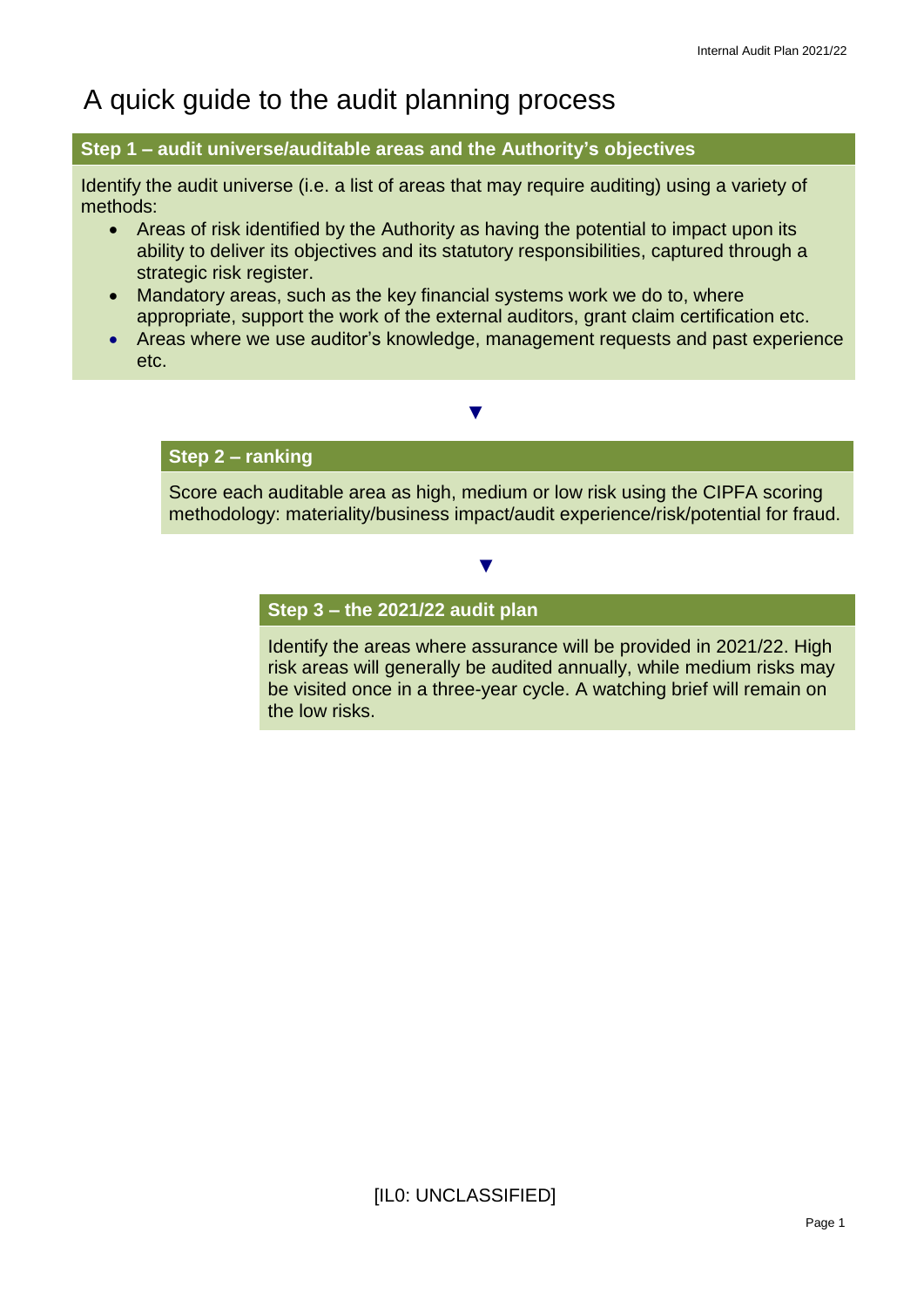## Glossary of terms

### **Governance**

The arrangements in place to ensure that the Authority fulfils its overall purpose, achieves its intended outcomes for citizens and service users and operates in an economical, effective, efficient and ethical manner.

### **Control environment**

This comprises the systems of governance, risk management and internal control. The key elements include:

- establishing and monitoring the achievement of the Authority's objectives
- the facilitation of policy and decision-making ensuring compliance with established policies, procedures, laws and regulations – including how risk management is embedded
- ensuring the economical, effective and efficient use of resources and for securing continuous improvement
- the financial management of the Authority and the reporting of financial management; and
- the performance management of the Authority and the reporting of performance management

### **System of internal control**

The totality of the way an organisation designs, implements, tests and modifies controls in specific systems, to provide assurance at the corporate level that the organisation is operating efficiently and effectively.

### **Risk management**

A logical and systematic method of establishing the context, identifying, analysing, evaluating, treating, monitoring and communicating the risks associated with any activity, function or process in a way that will enable the organisation to minimise losses and maximise opportunities.

### **Risk based audit**

An audit that:

- identifies and records the objectives, risks and controls
- establishes the extent to which the objectives of the system are consistent with higher-level corporate objectives
- evaluates the controls in principle to decide whether they are appropriate and can be reasonably relied upon to achieve their purpose, addressing the organisation's risks
- identifies any instances of over and under control and provides management with a clear articulation of residual risks where existing controls are inadequate
- determines an appropriate strategy to test the effectiveness of controls i.e. through compliance and/or substantive testing; and
- arrives at conclusions and produces a report, leading to management actions as necessary and providing an opinion on the effectiveness of the control environment

### **Audit Committee**

The governance group charged with independent assurance of the adequacy of the internal control environment and the integrity of financial reporting.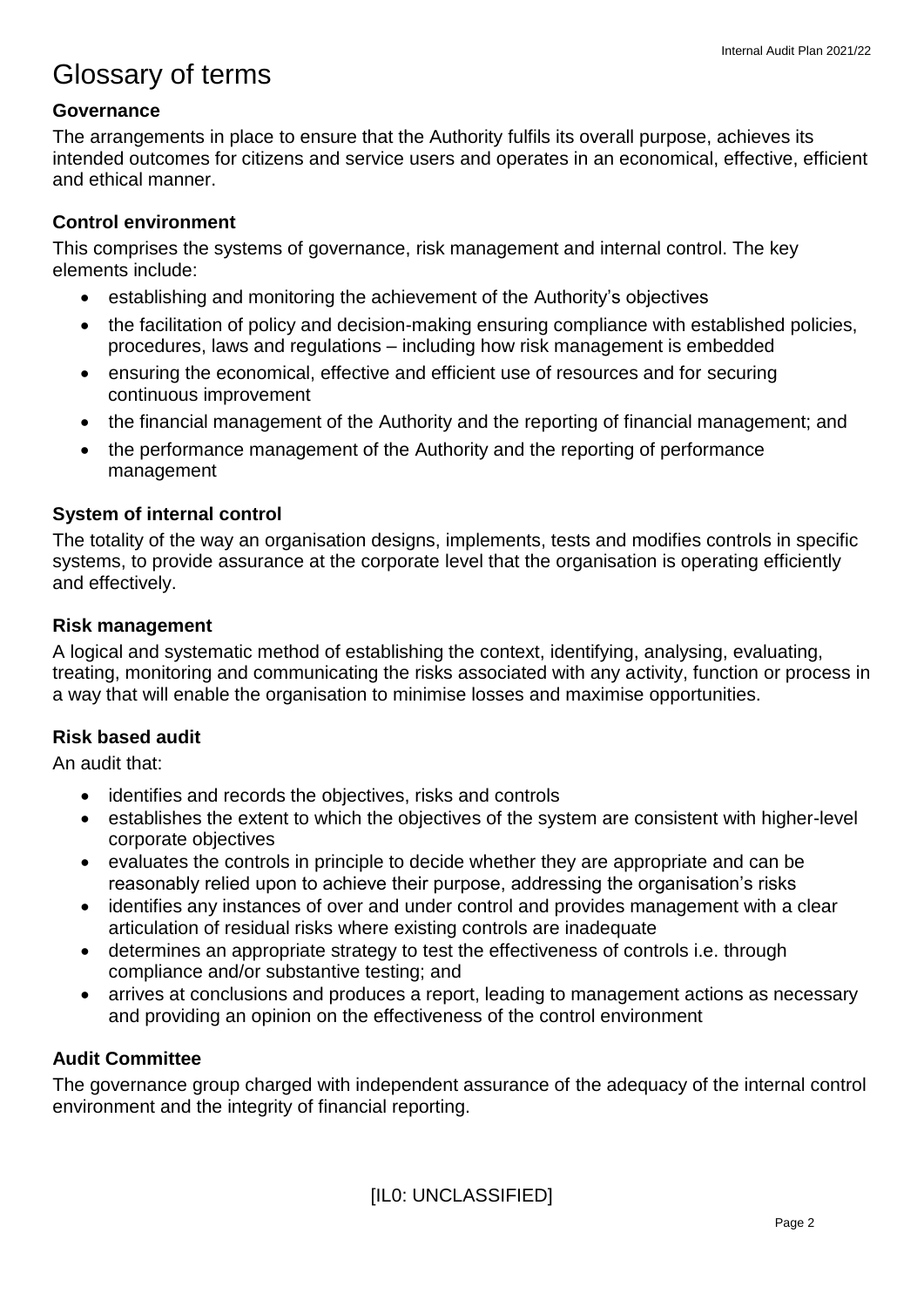#### **Internal audit**

### **Definition of internal auditing**

Internal auditing is an independent, objective assurance and consulting activity designed to add value and improve an organisation's operations. It helps an organisation accomplish its objectives by bringing a systematic, disciplined approach to evaluate and improve the effectiveness of risk management, control and governance processes.

### **Assurance**

A confident assertion, based on sufficient, relevant and reliable evidence, that something is satisfactory, with the aim of giving comfort to the recipient. The basis of the assurance will be set out and it may be qualified if full comfort cannot be given. The Head of Audit may be unable to give an assurance if arrangements are unsatisfactory. Assurance can come from a variety of sources and internal audit can be seen as the 'third line of defence' with the first line being the Authority's policies, processes and controls and the second being managers' own checks of this first line.

### **The Three Lines of Defence**



#### **Internal Audit standards**



The Internal Audit team comply with the standards as laid out in the Public Sector Internal Audit Standards that came into effect on 1 April 2013.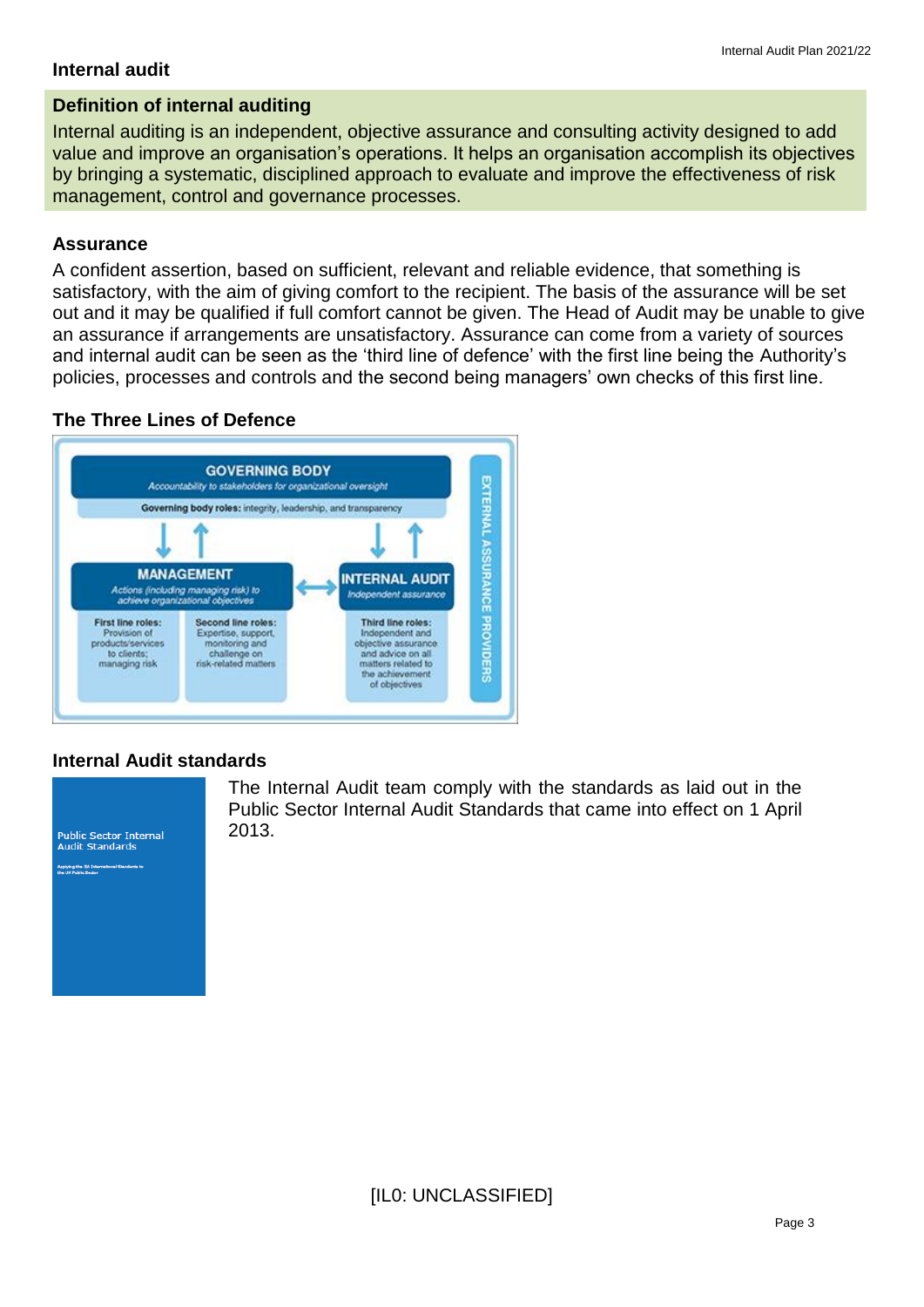## 1 Introduction

The purpose of internal audit is to provide the Authority with an independent and objective opinion on risk management, control and governance and their effectiveness in achieving the Authority's agreed objectives. To provide this opinion, we are required to review annually the risk management and governance processes within the Authority. We also need to review on a cyclical basis, the operation of internal control systems within the Authority. Internal audit is not a substitute for effective internal control. The proper role of internal audit is to contribute to internal control by examining, evaluating and reporting to management on its adequacy and effectiveness.

There is a statutory requirement for internal audit to work in accordance with the 'proper audit practices'. These 'proper audit practices' are in effect the 'Public Sector Internal Audit Standards'. The Authority has an internal audit charter which was approved by the Audit Committee and defines the activity, purpose, authority and responsibility of internal audit, and establishes its position within the Authority. This document sits alongside the charter and helps determine how the internal audit service will be developed.

The purpose of this document is to provide the Authority with an internal audit plan based upon an assessment of the Authority's audit needs. The assessment of assurance need exercise is undertaken to identify the systems of control and determine the frequency of audit coverage. The assessment will be used to direct internal audit resources to those aspects of the Authority which are assessed as generating the greatest risk to the achievement of its objectives.

### 2 Assessing the effectiveness of risk management and governance

The effectiveness of risk management and governance will be reviewed annually, to gather evidence to support our opinion to the Authority. This opinion is reflected in the general level of assurance given in our annual report and within separate reports covering risk management and governance. This review will cover the elements of the risk analysis which we regard as essential for annual review to provide a positive, reasonable assurance to the Authority.

## 3 Assessing the effectiveness of the system of control

To be adequate and effective, management should:

- establish and monitor the achievement of the Authority's objectives and facilitate policy and decision making
- identify, assess and manage the risks to achieving the Authority's objectives
- ensure the economical, effective and efficient use of resources
- ensure compliance with established policies, procedures, laws and regulations
- safeguard the Authority's assets and interests from losses of all kinds, including those arising from fraud, irregularity or corruption; and
- ensure the integrity and reliability of information, accounts and data

These objectives are achieved by the implementation of effective management processes and through the operation of a sound system of internal control. The annual reviews of risk

[IL0: UNCLASSIFIED]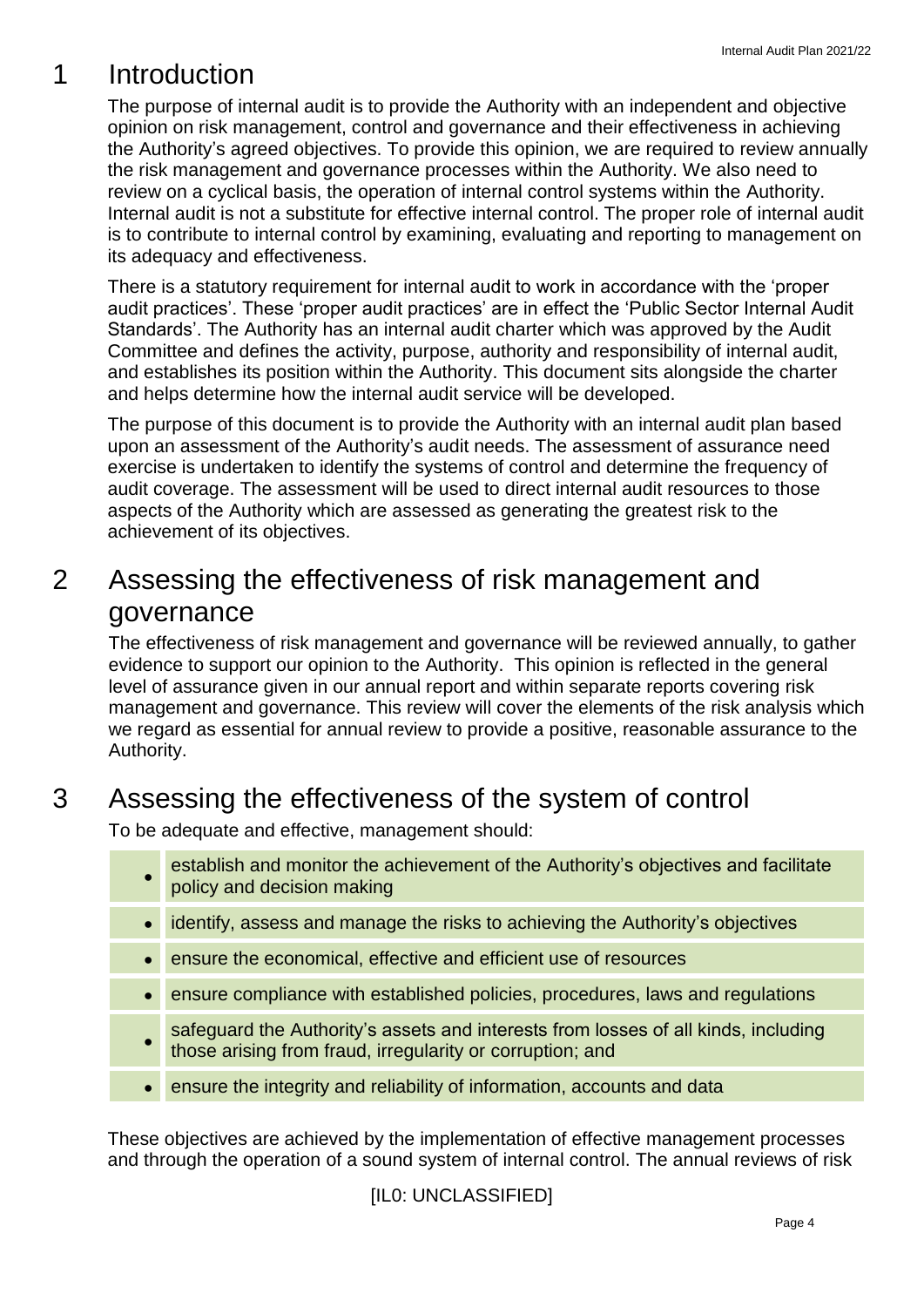Internal Audit Plan 2021/22 management and governance will cover the control environment and risk assessment elements, at a high level.

The internal audit plan contained within this report is our assessment of the audit work required to measure, evaluate and report on the effectiveness of risk management, governance and internal control.

### 4 Assessment of assurance need methodology

Internal audit should encompass the whole internal control system and not be limited only to financial control systems, the scope of internal audit work should reflect the core objectives of the Authority and the key risks that it faces. As such, each audit cycle starts with a comprehensive analysis of the whole system of internal control that ensures the achievements of the Authority's objectives.

Activities that contribute significantly to the Authority's internal control system and to the risks it faces, may not have an intrinsic financial value necessarily. Therefore, our approach seeks not to try and measure the level of risk in activities, but to assign a relative risk value. The purpose of this approach is to enable the delivery of assurance to the Authority over the reliability of its system of control in an effective and efficient manner.

We have undertaken the assessment using the following process:

- We identified the core objectives of the Authority and, where available, the specific key risks associated with the achievement of those objectives.
- We then identified the auditable areas that impact significantly on the achievement of the control objectives.
- We assigned risk values to the auditable areas, based on the evidence we obtained.

The plan is drawn out of the assessment of audit need. The proposed internal audit plan covering the period 2021/22 is detailed towards the back of this document.

### 5 The assessment of internal audit assurance needs

### **Identifying the Authority's objectives and the associated risks**

The Authority's objectives are as follows:

- Safer and healthier communities.
- Stronger business communities.
- Dealing effectively with emergencies.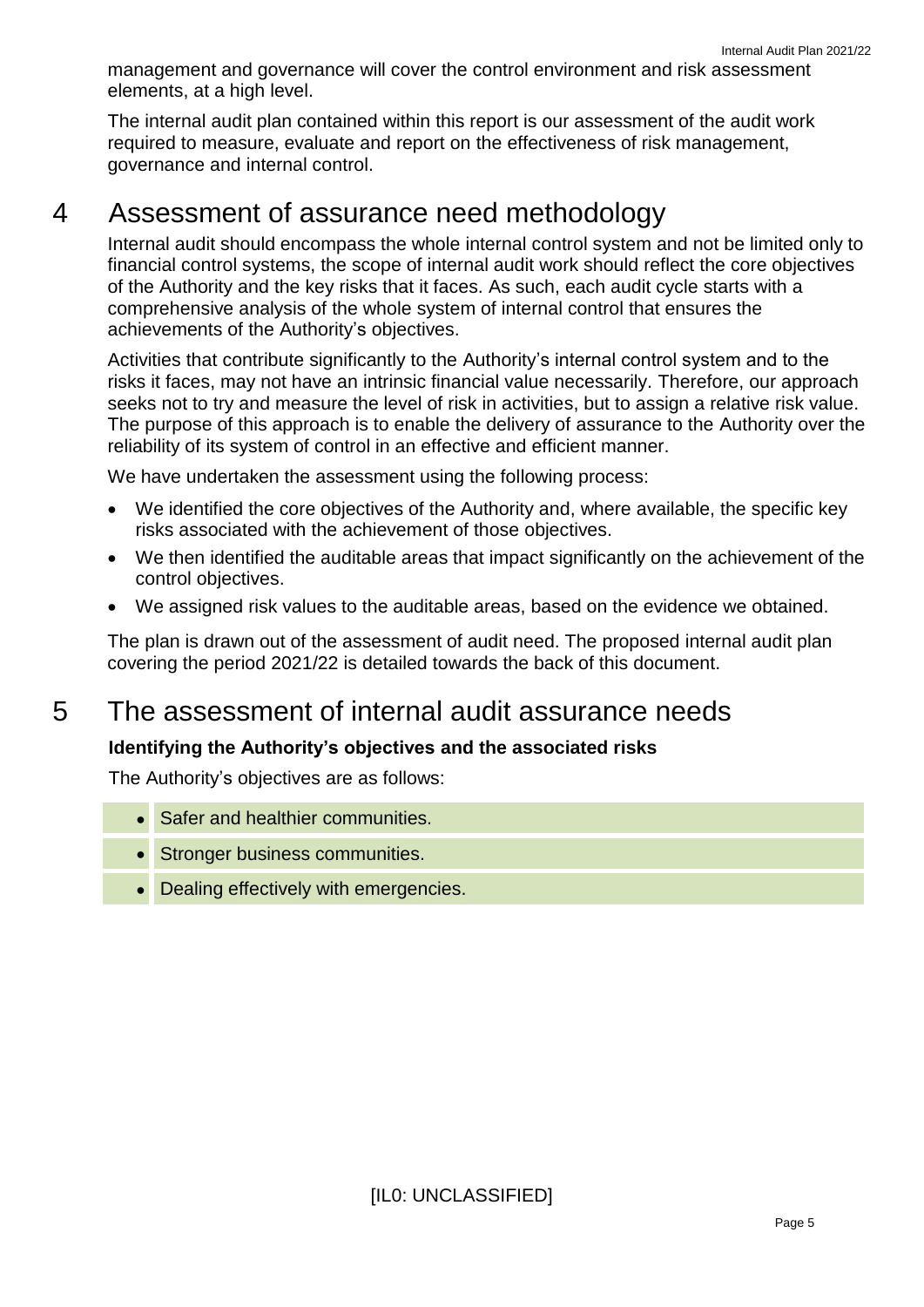The key risks to the Authority in meeting these objectives, as identified through its risk management process, at the time this plan was prepared, were:

| <b>Risk Ref</b>        | <b>Risk</b>                                                                                                                                                                                                                                                                                                                                                                                        |
|------------------------|----------------------------------------------------------------------------------------------------------------------------------------------------------------------------------------------------------------------------------------------------------------------------------------------------------------------------------------------------------------------------------------------------|
| CR <sub>1</sub><br>1.2 | The Fire Authority is unable to positively position itself within public service reform to<br>sustain and create new services resulting in reduced confidence, credibility and/or<br>reputational damage.                                                                                                                                                                                          |
| CR <sub>2</sub><br>2.1 | The Fire Authority is unable to maintain positive staff consultation and engagement,<br>resulting in an inability to deliver strategic objectives, outcomes and continuous<br>improvement.                                                                                                                                                                                                         |
| CR <sub>2</sub><br>2.2 | The Fire Authority is unable to deliver its Service Delivery Model effectively, as a<br>result of insufficient or ineffective employees, throughout the organisation, resulting<br>in reduced confidence and credibility; and increased reputational damage.                                                                                                                                       |
| CR <sub>2</sub><br>2.3 | The Fire Authority is unable to meet statutory duties to provide a safe and healthy<br>workplace and protect the environment, resulting in a significant failure and reduced<br>confidence and credibility; and increased criminal proceedings, litigation and<br>reputational damage.                                                                                                             |
| CR <sub>3</sub><br>3.1 | The Fire Authority is unable to engage with the most vulnerable members of the<br>community and reduce community risk resulting in increased fire and non-fire<br>related incidents, fatalities and injuries.                                                                                                                                                                                      |
| CR <sub>3</sub><br>3.2 | The Fire Authority is unable to establish effective partnership arrangements and<br>deliver community outcomes, resulting in a significant impact upon the<br>organisation's financial standing, reputation and ability to deliver key objectives.                                                                                                                                                 |
| CR4<br>4.1             | The Fire Authority is unable to effectively discharge its duties under the Regulatory<br>Reform (Fire Safety) Order and associated legislation, resulting in a decline in non-<br>domestic fire safety standards; reduced confidence and credibility; and increased<br>litigation and reputational damage.                                                                                         |
| CR <sub>5</sub><br>5.1 | The Fire Authority is unable to ensure that operational incidents are dealt with<br>safely, assertively and effectively using appropriate levels of resources and<br>personnel, resulting in increased firefighter and community risk; reduced confidence<br>and credibility; and increased reputational damage.                                                                                   |
| CR <sub>5</sub><br>5.2 | The Fire Authority is unable to maintain its command and control function, resulting<br>in an inability to receive, process and respond to emergency calls effectively, so<br>increasing community risk; reducing confidence and credibility; and increasing<br>reputational damage.                                                                                                               |
| CR <sub>6</sub><br>6.1 | The Fire Authority is unable to provide business continuity arrangements, to<br>maintain delivery of core functions, as a result of extensive disruption to normal<br>working arrangements, including national and international deployments, significant<br>and major events, resulting in increased community risk; reduced confidence;<br>increased reputational damage; and external scrutiny. |
| CR7<br>7.1             | The Fire Authority is unable to provide and maintain an effective ICT provision to<br>support the delivery of core functions, resulting in significant disruption to the<br>organisation's functionality, reduced confidence, credibility, reputational damage<br>and external scrutiny.                                                                                                           |
| CR7<br>7.2             | The Fire Authority is unable to provide effective management and security of<br>organisational information and documentation including the receipt, storage, sharing<br>and transfer of information and data, resulting in reputational damage, litigation,                                                                                                                                        |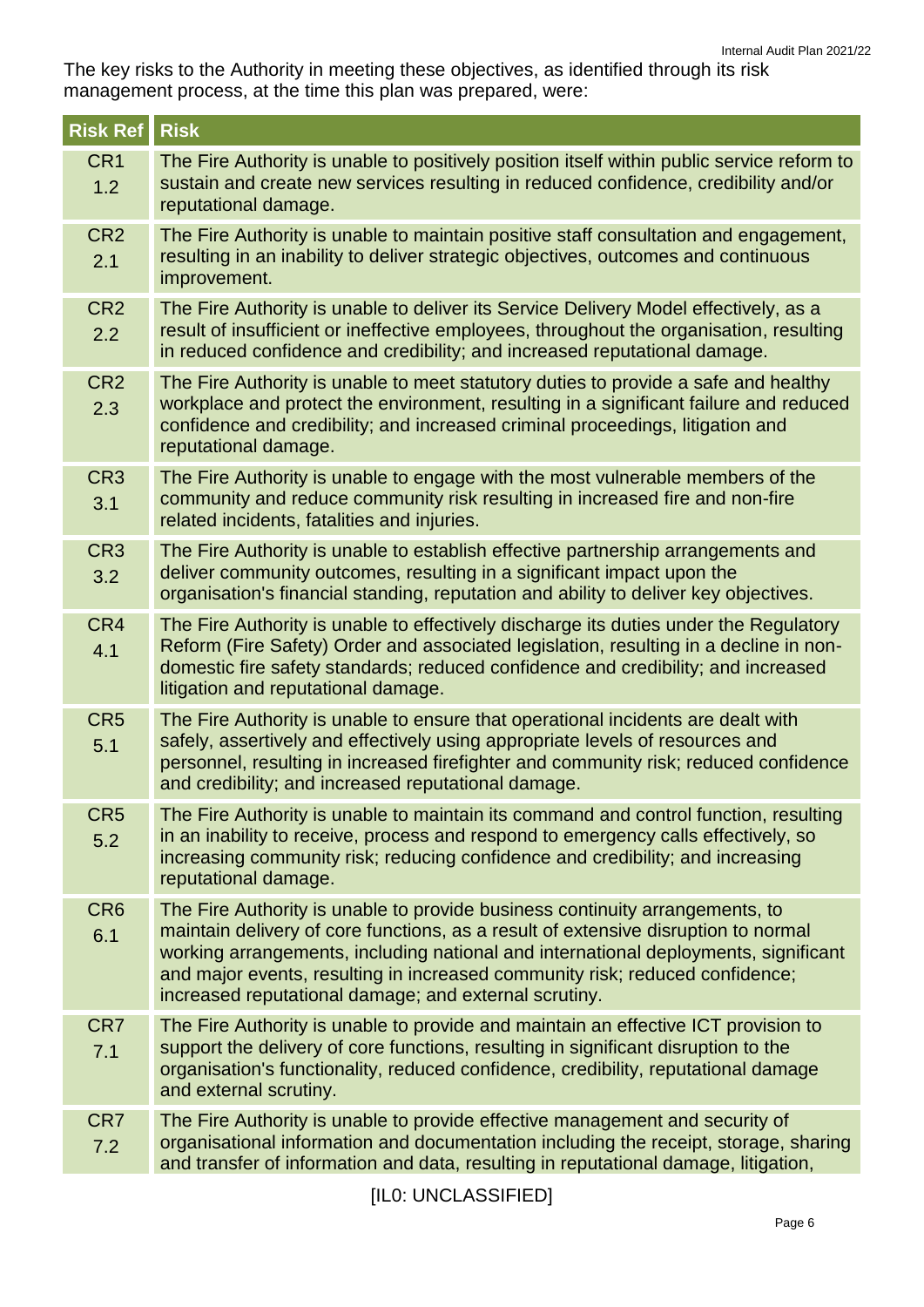substantial fines and external scrutiny. CR8 8.1 The Fire Authority is unable to deliver its statutory responsibilities, predominantly through the Service Delivery Model, due to insufficient funds, resulting in external scrutiny and intervention; reduced confidence and credibility; and increased reputational damage. CR8 8.2 The Fire Authority is unable to deliver effective financial management arrangements, due to misuse of funds, resulting in external scrutiny, intervention and litigation.

These risks are then used to drive a substantial part of the internal audit plan.

### **Identifying the "audit universe"**

The audit universe describes all the systems, functions, operations and activities undertaken by the Authority. Given that the key risk to the Authority is that it fails to achieve its objectives, we have identified the audit universe by determining which systems and operations impact upon the achievement of these objectives in section 3 above. These auditable areas include the control processes put in place to address the key risks.

### **Assessing the risk of auditable areas**

Risk management is the process of identifying risks, evaluating their probability and potential consequences and determining the most effective methods of controlling or responding to them. The aim of risk management is to contribute to continued service improvement through improved risk-taking activities, reducing the frequency of loss events occurring, and minimising the consequences if they do occur.

There are a number of key factors for assessing the degree of risk within the auditable area. These have been used in our calculation for each auditable area and are based on the following factors:

| $\bullet$ Risk     |
|--------------------|
| • Business impact  |
| • Materiality      |
| • Audit experience |
|                    |

• Potential for fraud and error

### **Deriving the level of risk from the risk values**

In this model, the overall scores are translated into an assessment of risk. The risk ratings used are high, medium or low to establish the frequency of coverage of internal audit.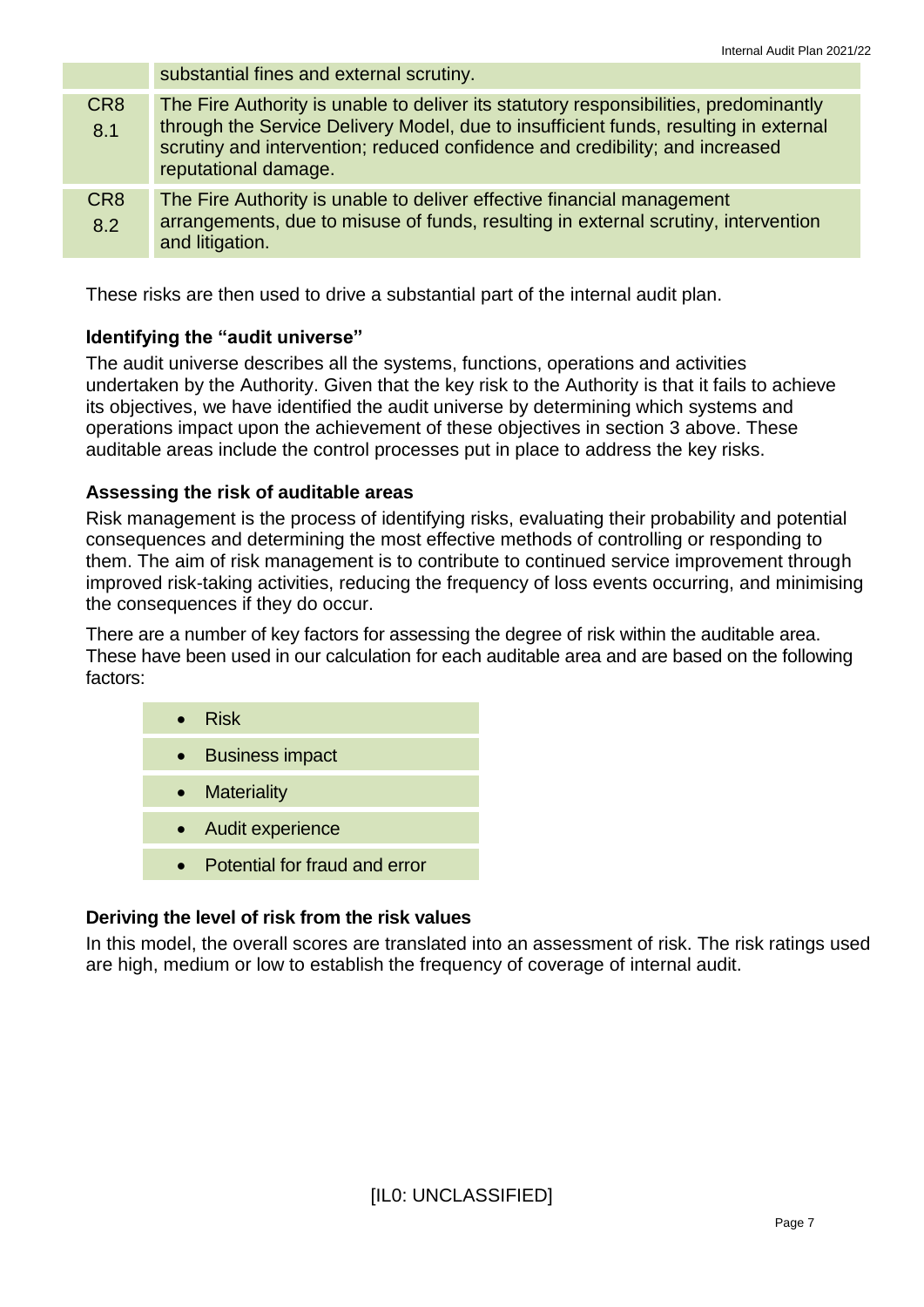## 6 Developing an internal audit plan

The internal audit plan is based on management's risk priorities, as set out in the Authority's own risk analysis/assessment. The plan has been designed to, wherever possible, cover the key risks identified by this risk analysis.

The level of risk, and other possible sources of assurance, will always determine the frequency by which auditable areas will be subject to audit. This ensures that key risk areas are looked at on a frequent basis. The aim of this approach is to ensure the maximum level of assurance can be provided with the minimum level of audit coverage.

During the period covered by this plan, the priority and frequency of audit work will be subject to amendment to recognise changes in the risk profile of the Authority.

Auditor's judgement has been applied in assessing the number of days required for each audit identified in the strategic cycle.

The assessment of assurance need's purpose is to:

- determine priorities and establish the most cost-effective means of achieving audit objectives; and
- assist in the direction and control of all audit work

This approach builds upon and supersedes previous internal audit plans.

Included within the plan, in addition to audit days for field assignments are:

- a contingency allocation, which will be utilised when the need arises, for example, special projects, investigations, advice and assistance, unplanned and ad-hoc work as and when requested. This element has been calculated on the basis of past experience
- a follow-up allocation, which will be utilised to assess the degree of implementation achieved in relation to recommendations agreed by management during the prior year; and
- an audit management allocation, which is used for management, quality control, client and external audit liaison and for preparation for, and attendance at various meetings including the Audit Committee etc.

### 7 Considerations required of the Audit and Risk Committee and Senior Management

Are the objectives and key risks identified consistent with those recognised by the Authority?

Does the audit universe identified include all those systems which would be expected to be subject to internal audit?

Are the risk scores applied to the audit universe reasonable and reflect the service as it is recognised by the Authority?

Does the Internal Audit Plan cover the key risks as they are recognised?

Is the allocation of audit resource accepted, and agreed as appropriate, given the level of risk identified?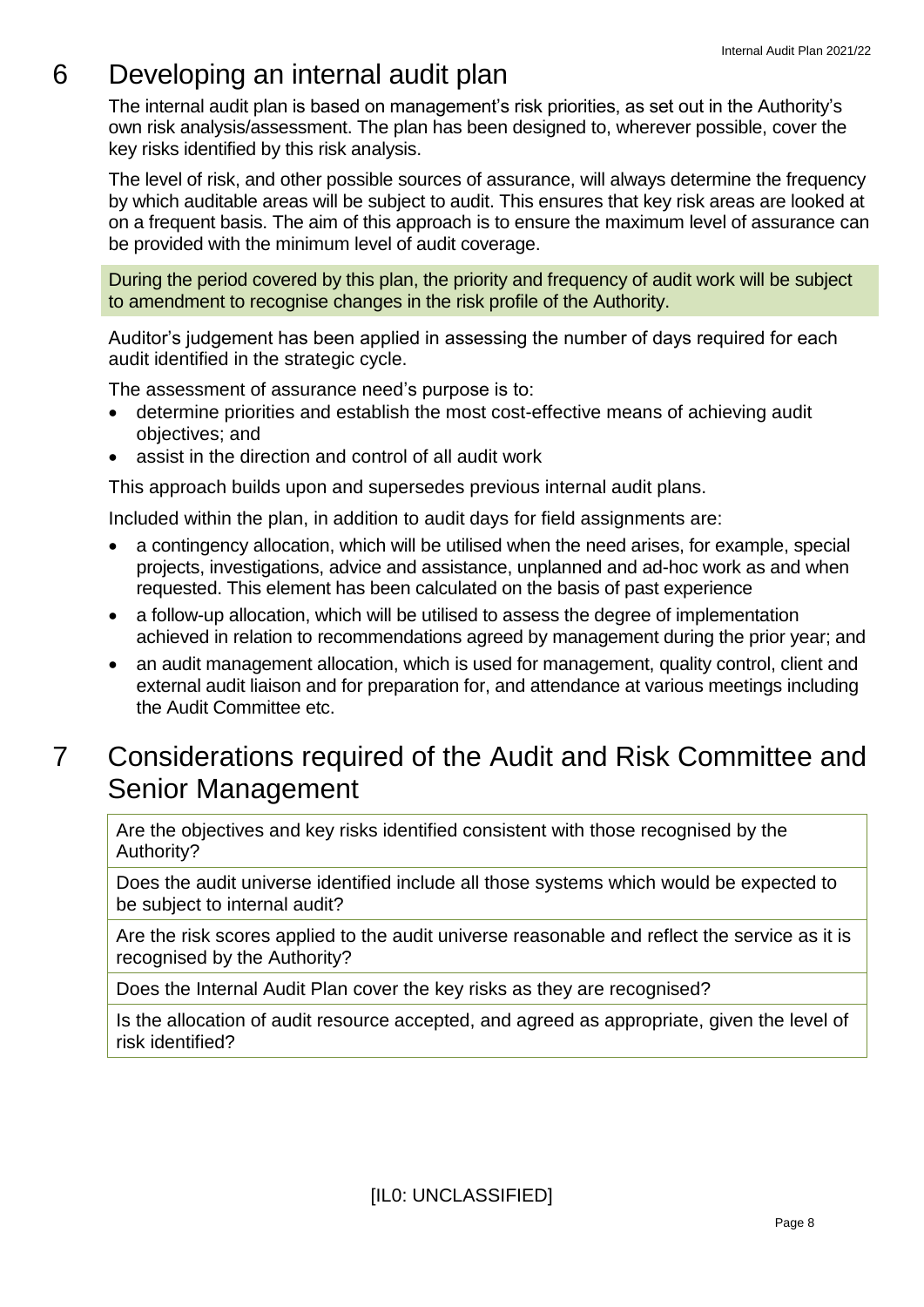### 8 Information to support the Internal Audit Plan

### **Resources required**

It is envisaged that 185 audit days will be required for delivery of the first year of the strategy.

### **Communication of results**

The outcome of internal audit reviews is communicated by way of a written report on each assignment undertaken. However, should a serious matter come to light, this will be reported to the appropriate level of management without delay.

### **Staffing**

Where appropriate, audit staff are either professionally qualified, or sponsored to undertake relevant professional qualifications. All staff are subject to an appraisal programme, which leads to an identification of training needs. In this way, we ensure that staff are suitably skilled to deliver the internal audit service. This includes the delivery of specialist skills which are provided by staff within the service with the relevant knowledge, skills and experience.

#### **Quality assurance**

The internal audit service will adhere to the Public Sector Internal Audit Standards.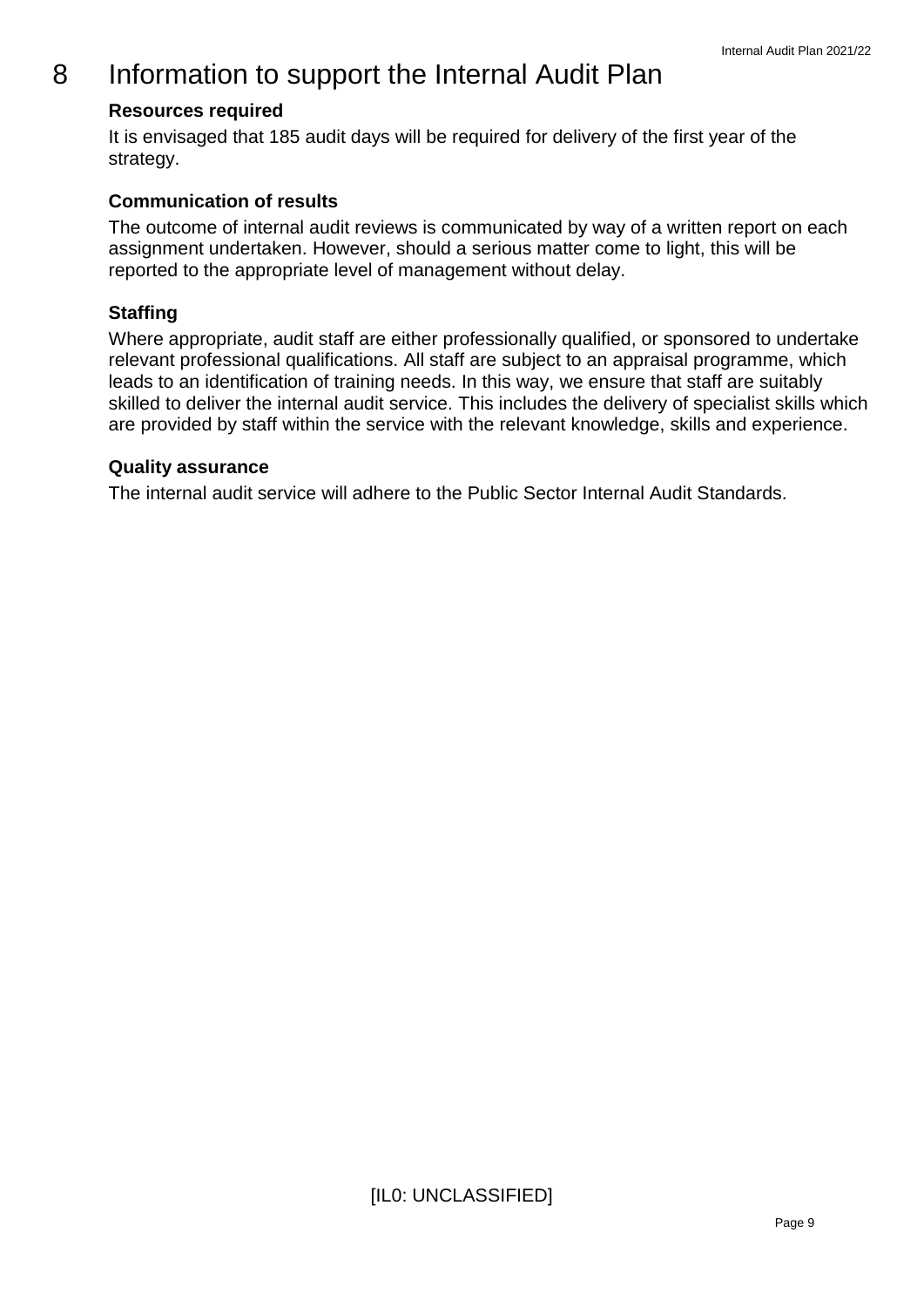### Appendix A

## 9 Internal Audit Plan for the period 1 April 2021 to 31 March 2022

| <b>Auditable Area</b>                                              | <b>Purpose</b>                                                                                                                                                                                                   | <b>Risk</b><br><b>Category</b> | <b>Estimated</b><br><b>Days</b> |
|--------------------------------------------------------------------|------------------------------------------------------------------------------------------------------------------------------------------------------------------------------------------------------------------|--------------------------------|---------------------------------|
| <b>Strategic Enabler Strategy</b>                                  |                                                                                                                                                                                                                  |                                |                                 |
| Risk Management                                                    | A review to ensure the Authority is adequately identifying, assessing and managing the<br>risks it faces in achieving its objectives.                                                                            | High                           | 10                              |
|                                                                    | (The Head of Internal Audit is required to give an annual opinion on the adequacy and<br>effectiveness of the Authority's risk management arrangements.)                                                         |                                |                                 |
| Governance                                                         | An annual review of aspects of the Authority's governance arrangements. This audit will<br>evaluate the design, implementation and effectiveness of its ethics-related objectives,<br>programmes and activities. | High                           | 10                              |
|                                                                    | (The Head of Internal Audit is required to give an annual opinion on the adequacy and<br>effectiveness of the Authority's governance arrangements.)                                                              |                                |                                 |
| Strategic Enabler Health, Safety and Wellbeing, Workforce Planning |                                                                                                                                                                                                                  |                                |                                 |
| <b>Workforce Planning</b>                                          | A review of the workforce planning processes and to provide assurance on how well they<br>are embedded within the authority.                                                                                     | Medium                         | 10                              |
|                                                                    | (Linked to risk CR2 2.2)                                                                                                                                                                                         |                                |                                 |
| <b>Strategic Enabler Digital and Data</b>                          |                                                                                                                                                                                                                  |                                |                                 |
| IT                                                                 | To provide advice and guidance on the implementation of the new Oracle Fusion system<br>relating to the control environment and risk mitigation.                                                                 | <b>High</b>                    | 15                              |
|                                                                    | (Linked to risk CR7 7.1)                                                                                                                                                                                         |                                |                                 |
| <b>Data Protection</b>                                             | A review of the Authority's monitoring of adherence to the requirements of the General<br>Data Protection Regulations.                                                                                           | High                           | 15                              |
|                                                                    | (Linked to risk CR7 7.2)                                                                                                                                                                                         |                                |                                 |
|                                                                    |                                                                                                                                                                                                                  |                                |                                 |
|                                                                    |                                                                                                                                                                                                                  |                                |                                 |

[IL0: UNCLASSIFIED]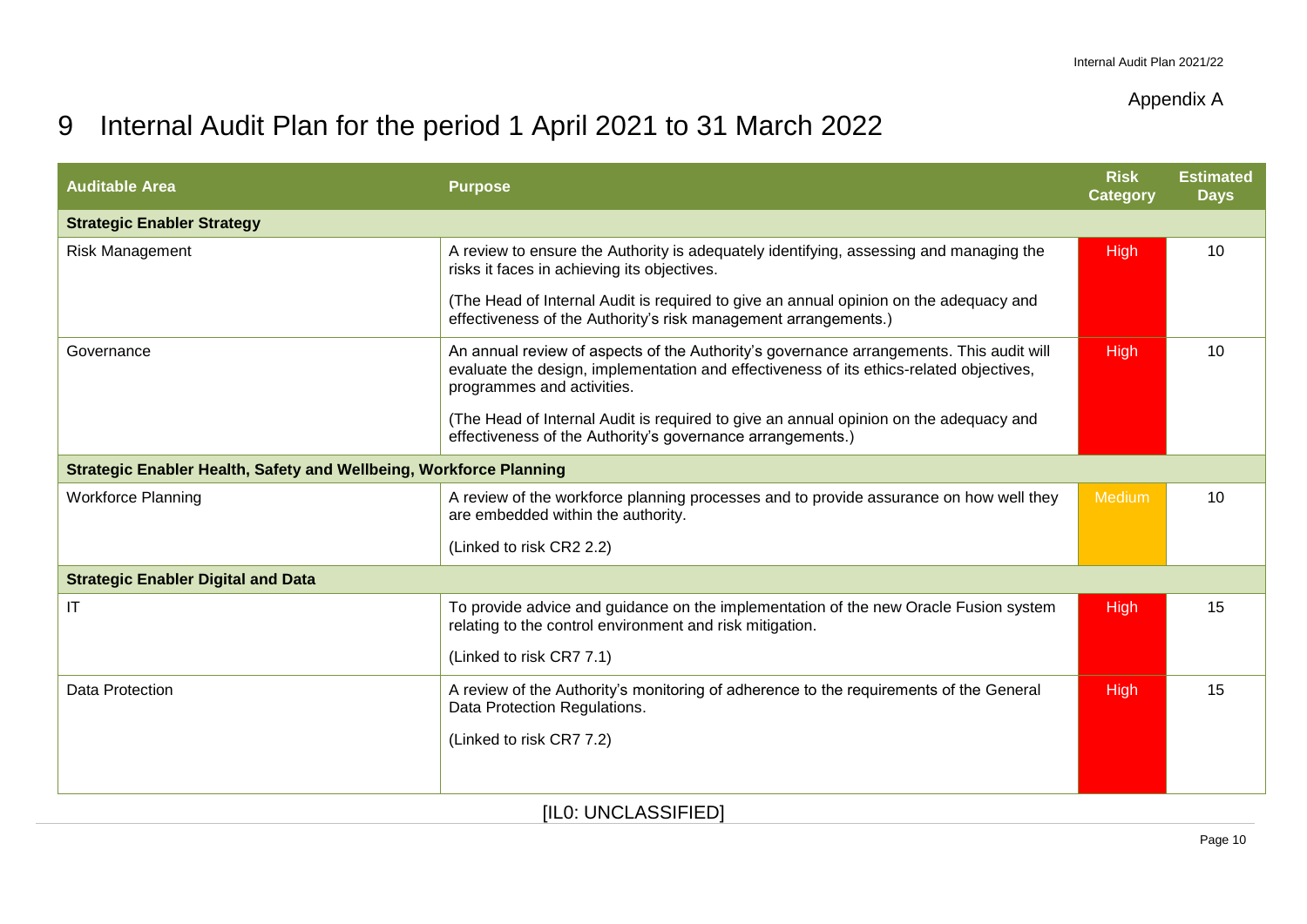| <b>Auditable Area</b>                                                                                                                                                                                                     | <b>Purpose</b>                                                                                                                                                                                      | <b>Risk</b><br>Category | <b>Estimated</b><br><b>Days</b> |  |
|---------------------------------------------------------------------------------------------------------------------------------------------------------------------------------------------------------------------------|-----------------------------------------------------------------------------------------------------------------------------------------------------------------------------------------------------|-------------------------|---------------------------------|--|
| <b>Strategic Enabler Finance and Resources</b>                                                                                                                                                                            |                                                                                                                                                                                                     |                         |                                 |  |
| Key Financial System Reviews are undertaken in liaison with the Authority's external auditors where appropriate, to help support them in the work they do. All such reviews<br>are deemed high risk by their very nature. |                                                                                                                                                                                                     |                         |                                 |  |
| Payroll /Pensions                                                                                                                                                                                                         | A review of the key financial controls relating to the administration of the Payroll System.                                                                                                        | <b>High</b>             | 15                              |  |
|                                                                                                                                                                                                                           | (Linked to risk CR8 8.2)                                                                                                                                                                            |                         |                                 |  |
| <b>Pension Certification</b>                                                                                                                                                                                              | A review of the entries on the annual pension statement to confirm the accuracy of the<br>employee and employer contributions calculated in respect of contributors to the fund.                    | High                    | 3                               |  |
|                                                                                                                                                                                                                           | (Linked to risk CR8 8.2)                                                                                                                                                                            |                         |                                 |  |
| <b>Accounts Receivable</b>                                                                                                                                                                                                | A review of the key financial controls relating to invoicing and collection of debts.                                                                                                               | <b>High</b>             | 10                              |  |
|                                                                                                                                                                                                                           | (Linked to risk CR8 8.2)                                                                                                                                                                            |                         |                                 |  |
| <b>Accounts Payable</b>                                                                                                                                                                                                   | A review of the key financial controls relating to the ordering and payment of goods and<br>services.                                                                                               | High                    | 10                              |  |
|                                                                                                                                                                                                                           | (Linked to risk CR8 8.2)                                                                                                                                                                            |                         |                                 |  |
| <b>Fixed Asset Accounting/Asset Planning</b>                                                                                                                                                                              | A review of the key financial controls relating to the accurate recording of fixed assets,<br>including assessing the impact of potential asset sales and valuation reductions.                     | <b>High</b>             | 10                              |  |
|                                                                                                                                                                                                                           | (Linked to risk CR8 8.2)                                                                                                                                                                            |                         |                                 |  |
| <b>Budgetary Control</b>                                                                                                                                                                                                  | A review of the key financial controls relating to Budgetary Control.                                                                                                                               | High                    | 15                              |  |
|                                                                                                                                                                                                                           | (Linked to risk CR8 8.2)                                                                                                                                                                            |                         |                                 |  |
| <b>Environmental Protection Targets</b>                                                                                                                                                                                   | A review of the progress made towards implementing an Environmental Management<br>System or the equivalent strategies put in place to further advance the Authority's<br>environmental initiatives. | Medium                  | 10                              |  |
|                                                                                                                                                                                                                           | (Linked to risk CR2 2.3)                                                                                                                                                                            |                         |                                 |  |
| <b>Counter Fraud</b>                                                                                                                                                                                                      | The council's Counter Fraud Unit provide support and advice to tackle fraud and                                                                                                                     |                         | 10                              |  |
| (Demonstrating a pro-active approach to countering                                                                                                                                                                        | corruption, including assistance with the Cabinet Office's National Fraud Initiative. Over                                                                                                          |                         |                                 |  |
| [ILO: UNCLASSIFIED]                                                                                                                                                                                                       |                                                                                                                                                                                                     |                         |                                 |  |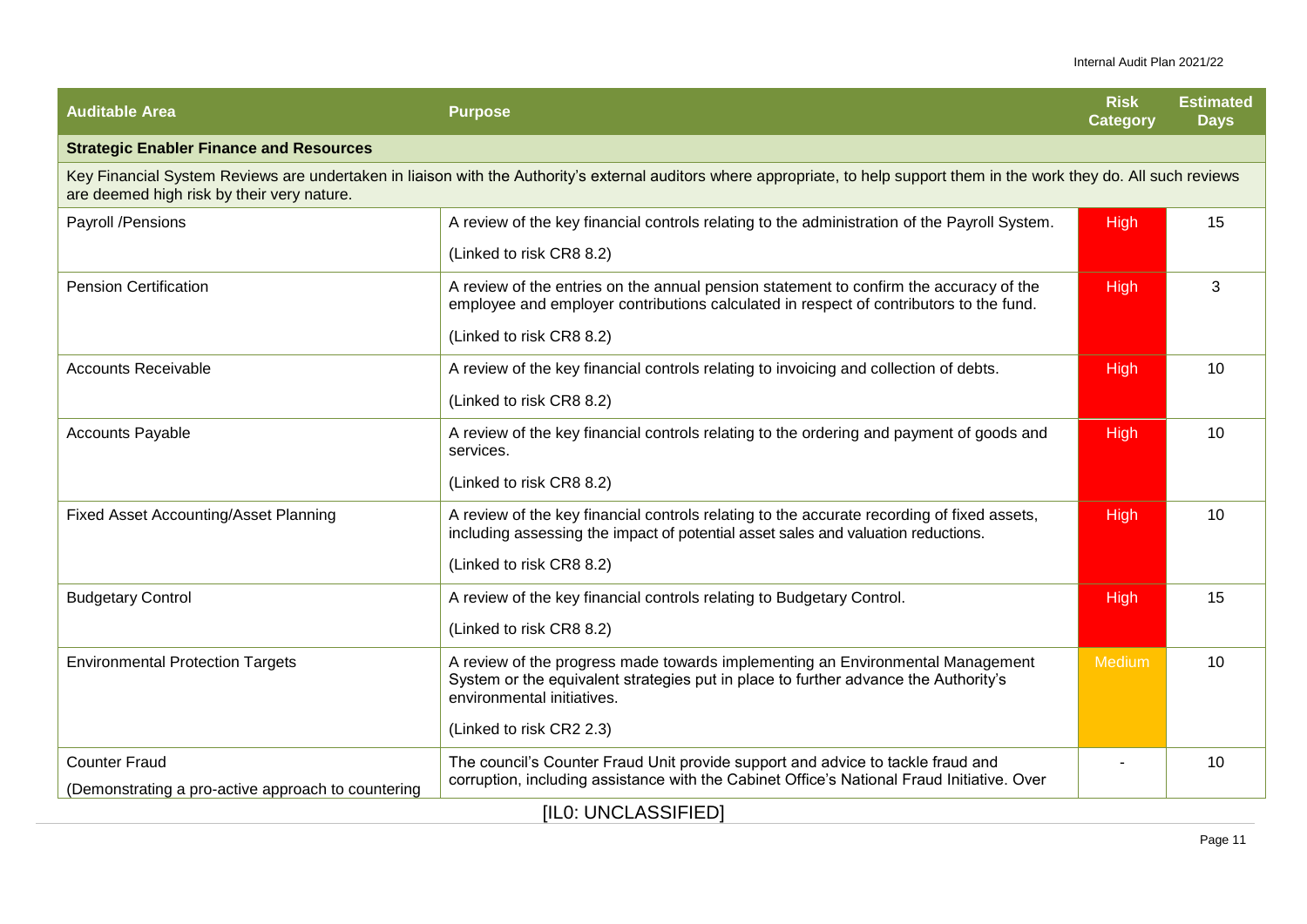#### Internal Audit Plan 2021/22

| <b>Auditable Area</b>                                                                   | <b>Purpose</b>                                                                                                                                                                                                                                                                                                                              | <b>Risk</b><br>Category | <b>Estimated</b><br><b>Days</b> |
|-----------------------------------------------------------------------------------------|---------------------------------------------------------------------------------------------------------------------------------------------------------------------------------------------------------------------------------------------------------------------------------------------------------------------------------------------|-------------------------|---------------------------------|
| fraud and corruption is a key element of the<br>requirements of the external auditors.) | the course of the next 12 months officers of the Counter Fraud Unit will liaise with key<br>Chief Officers to access the need for sample and deep dive fraud preventative testing<br>exercises and measure the requirements for fraud awareness training.                                                                                   |                         |                                 |
|                                                                                         | In addition, the Counter Fraud Unit is available to conduct investigations when required to<br>do so. Days/costs can be discussed on a case by case basis.                                                                                                                                                                                  |                         |                                 |
|                                                                                         | (Linked to risk CR8 8.2)                                                                                                                                                                                                                                                                                                                    |                         |                                 |
| National Fraud Initiative                                                               | We will lead on the Authority's NFI requirements. We will work with the Cabinet Office to<br>ensure that the Authority continues to meet all its responsibilities.                                                                                                                                                                          |                         | 10                              |
|                                                                                         | (It is a requirement that this exercise is undertaken.)                                                                                                                                                                                                                                                                                     |                         |                                 |
| <b>Other</b>                                                                            |                                                                                                                                                                                                                                                                                                                                             |                         |                                 |
| Contingency                                                                             | Special projects, investigations, advice and assistance and ad-hoc work as requested.                                                                                                                                                                                                                                                       |                         |                                 |
| Management                                                                              | An allocation of time for the management of the internal audit service. To include meeting<br>any training requirements of the Authority or Members and for preparation for, and<br>attendance at, various meetings including the Audit Committee (to include where<br>appropriate, a Committee skills audit and self-assessment workshop). |                         | 14                              |
| Follow up                                                                               | A follow up of the key audit recommendations made during the previous year.                                                                                                                                                                                                                                                                 |                         | 11                              |
|                                                                                         | (The Head of Internal Audit is required to obtain assurances that previously agreed<br>actions have been implemented.)                                                                                                                                                                                                                      |                         |                                 |
| <b>Total</b>                                                                            |                                                                                                                                                                                                                                                                                                                                             |                         | 185                             |